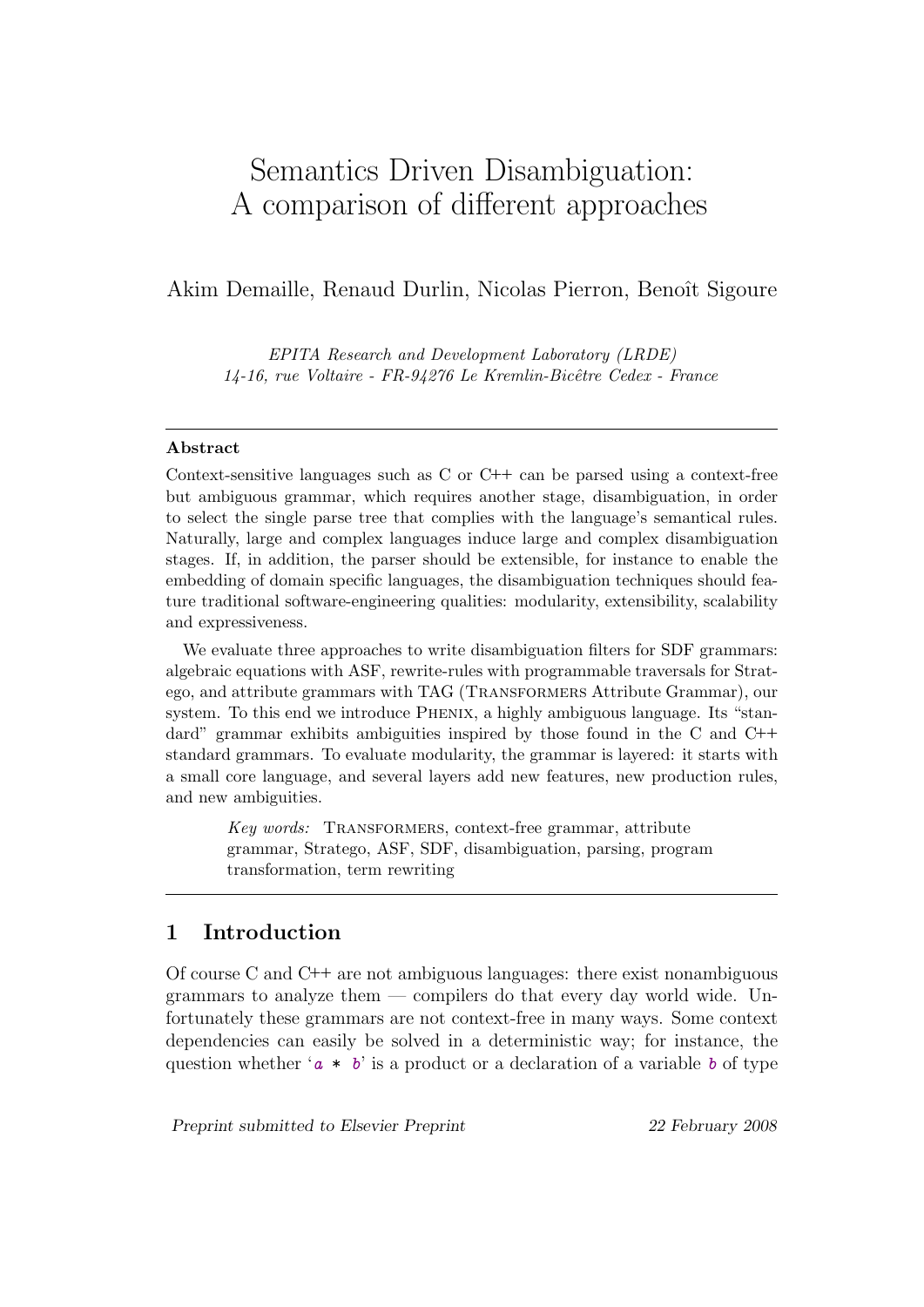pointer-to- $\alpha$  can be answered by having the parser maintain a symbol-table that is consulted by the scanner. C++ includes many other forms of ambiguities that require much deeper analysis of the context, and compilers have no choice but to accept temporarily some ambiguities, deferring disambiguation to a later step.

The TRANSFORMERS [\[2\]](#page-14-0) project aims at producing a high quality flexible  $C/C++$  front-end for either the Stratego/XT toolset, or the ASF+SDF metaenvironment. Both require that we use SDF. Since the SDF parser, SGLR, is scannerless, the traditional hacks (maintaining a symbol table) do not apply. Contrary to tools such as Yacc, SGLR (Scanner-less Generalized LR) rather than supporting user-actions, it directly builds the parse tree, and therefore, no tricks to implement context-sensitivity apply. Therefore parsing C or C++ typically yields a parse forest, several parse trees, and a later stage, disambiguation, performs semantics driven context-sensitive analysis to guide the removal of invalid parse trees.

Because of their size and complexity, C and especially  $C++$  are extremely delicate languages to disambiguate. To this end, the Transformers project initially used Algebraic Specification Formalism (ASF), then Stratego, and we finally decided to implement TRANSFORMERS Attribute Grammar (TAG), an Attribute Grammars (AGs) engine for Syntax Definition Formalism (SDF) grammars [\[7\]](#page-14-1). In this paper, we compare these three approaches.

Small and moderately ambiguous grammars do not stress the implementation enough, so we looked for more realistic test cases. C and C++ are so large and so complex that the authors decided not to consider starting three implementations. Nevertheless, since we are especially interested in C and C++, we reduced their ISO grammars to a more reasonable size. Finally, because we want modular C and C++ front-ends, for instance, in order to be able to add domain specific extensions, modularity is of first importance. Therefore, we designed Phenix, a family of languages, largely inspired by the features (read "deficiencies") of the C and C++ standard grammars. We used it for the comparison and wrote an ambiguous SDF grammar for this language.

Contributions The contributions of this paper are: (1) Phenix, a family of ambiguous grammars that can be used to compare disambiguation methods. (2) Implementations of its disambiguation in ASF, Stratego, and TAG. (3) A comparison between these methods.

Outline The remainder of this paper is organized as follows: In [Sect. 2,](#page-2-0) we present SDF and SGLR and the three environments we used to implement disambiguation filters: ASF, Stratego, and TAG. They are evaluated in [Sect. 3](#page-3-0) on the various layers of Phenix. [Sect. 4](#page-12-0) summarizes the results, and [Sect. 5](#page-13-0) concludes.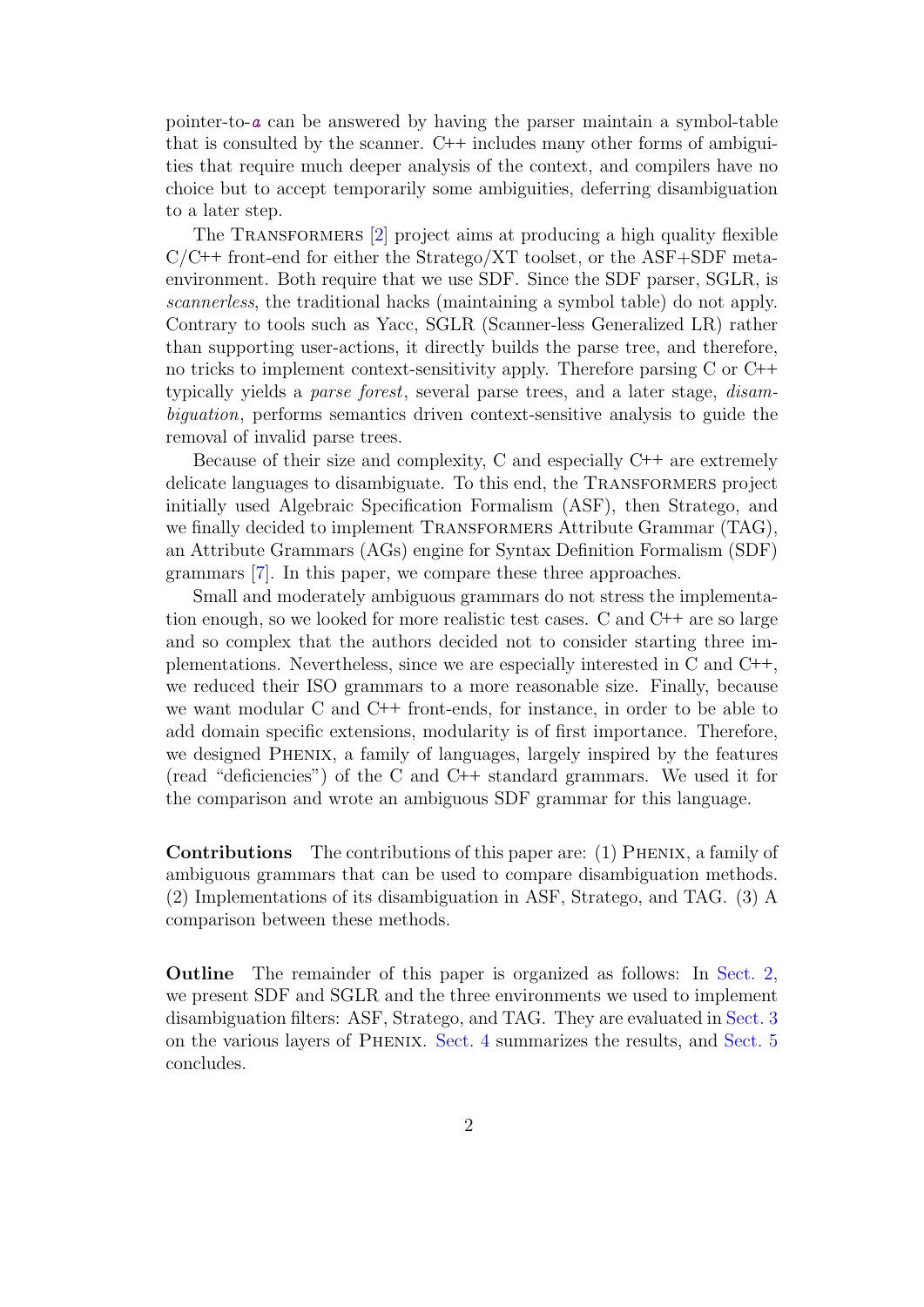# <span id="page-2-0"></span>2 Semantics Driven Disambiguation for SDF

## 2.1 SDF/SGLR

SDF (Syntax Definition Formalism) SDF [\[11\]](#page-14-2) is the syntax used by the generic parser SGLR. SDF is intended for the high-level description of grammars for programming languages, application languages, domain-specific languages, data formats and other computer-based formal languages. It features: Modularity (parametrized modules, symbol renaming), Scannerlessness (integrated lexical and context-free syntax), Declarative disambiguation constructs (priorities, associativity, and more), Regular expression shorthands.

SGLR (Scanner-less Generalized LR) SGLR [\[12\]](#page-14-3) supports any contextfree grammar. It implements generalized LR parsing [\[10\]](#page-14-4), a parsing method supporting nondeterminism and ambiguity, local or global. For an ambiguous input it yields a parse forest, i.e., all the possible derivation trees.

#### 2.2 Disambiguation methods

In this paper, we compare three systems to implement disambiguation: ASF, Stratego and TAG. Because of space constraints, we can only describe them superficially, see the references for more detailled presentations.

ASF (Algebraic Specification Formalism) ASF [\[4\]](#page-14-5) is intended for the high-level, modular, description of the syntax and semantics of computerbased formal languages. It supports conditional rewrite rules and traversal functions using a user-defined (concrete) syntax. It allows the concise specification of program transformation, therefore it is suitable for semantics driven disambiguation, as described by [\[3\]](#page-14-6).

Stratego The Stratego language [\[5\]](#page-14-7) provides rewrite rules in concrete syntax to express basic program transformations using of the syntax of the object language, programmable rewriting strategies to control the application of rules, and dynamic rewrite rules to capture context-sensitivity, thus supporting the development of transformation components at a high level of abstraction.

TAG (Transformers Attribute Grammar) AGs [\[8\]](#page-14-8) express syntax-driven specifications of the semantics of context-free languages. Attributes hold values that are attached to symbols of the grammar. Semantic rules are bound to production rules, and they express only *local* computations: they relate attributes of the symbols of the production only. Attributes computed using values from the parent are inherited, whereas those using values from the children are synthesized. At run-time, an evaluator computes the (global) order in which attributes can be computed for the whole parse tree.

TAG, the implementation used in TRANSFORMERS [\[7,](#page-14-1)[9\]](#page-14-9), embeds Stratego code in the SDF grammar in order to compute the values. Attributes are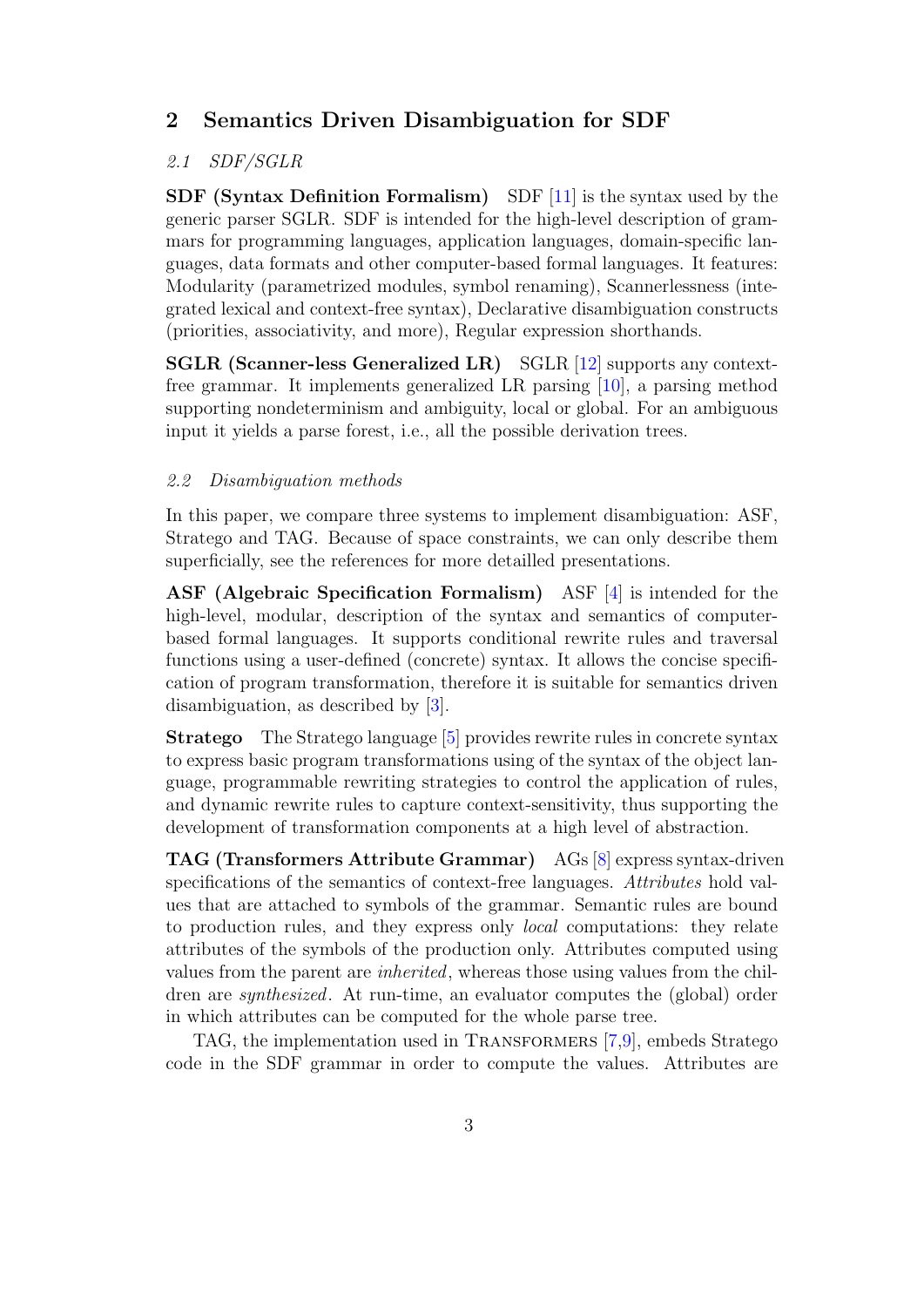arbitrary terms (integers, strings, trees, tables. . . ). TAG features automatic attribute propagation that frees the programmer from providing semantic rules to forward some values from their definition site to their possibly very distant uses.

# <span id="page-3-0"></span>3 Disambiguation of the Phenixes

This section introduces the layers of Phenix and their disambiguation by the three methods. The first layer is especially detailed to present how disambiguation (i.e., the removal of invalid derivation trees) is performed in the three frameworks. But because of space constraints only the most significant results are presented. Knowing the three tool-sets is probably needed to fully understand the code.

### 3.1 PHENIX  $1 - Declaration$  and use

This module lets us declare *int* and *float* variables and gives them different lexical categories. This ambiguity does not exist as such in C or C++, but it is a stripped down version of the kind-of-the-identifier problem: in ' $a * b'$ , is a a type, or a variable? Besides, disambiguating  $C++$  templates requires type-checking, which is exactly what disambiguating Phenix 1 requires:

int  $foo$ ;  $foo$ ;

The ambiguity is when *foo* is used; its declaration must be remembered.

ASF The original SDF grammar must be extended with rules to be able to define the symbol table, and to enable concrete syntax in ASF equations [\(Fig. 1.](#page-4-0)a). The disambiguation module consists in equations that perform our own traversal (default traversals do not fit to our needs) and equations that perform disambiguation [\(Fig. 1.](#page-4-0)b).

The first ASF equation of [Fig. 1.](#page-4-0)b is used when an int is declared. It stores the information that the identifier Id is an int in the symbol table env. The second equation is called when an identifier is used. If an int is found in the symbol table, the ambiguous node is rewritten into an int node. Similar equations are defined for float declaration and use.

Stratego A set of filters [\(Fig. 1.](#page-4-0)c) rewrite the parse forest into a parse tree, resolving the ambiguities using specified traversals and transformations. Dynamic rules are used to keep the necessary knowledge about the declared symbols. The main strategy, core-disamb, is a combination of other strategies:

• decl to create a dynamic rule when an identifier is declared. The first part, '?VarDecl(IntType(),  $x$ )', tries to match an int declaration. If it succeeds, a dynamic rule is created.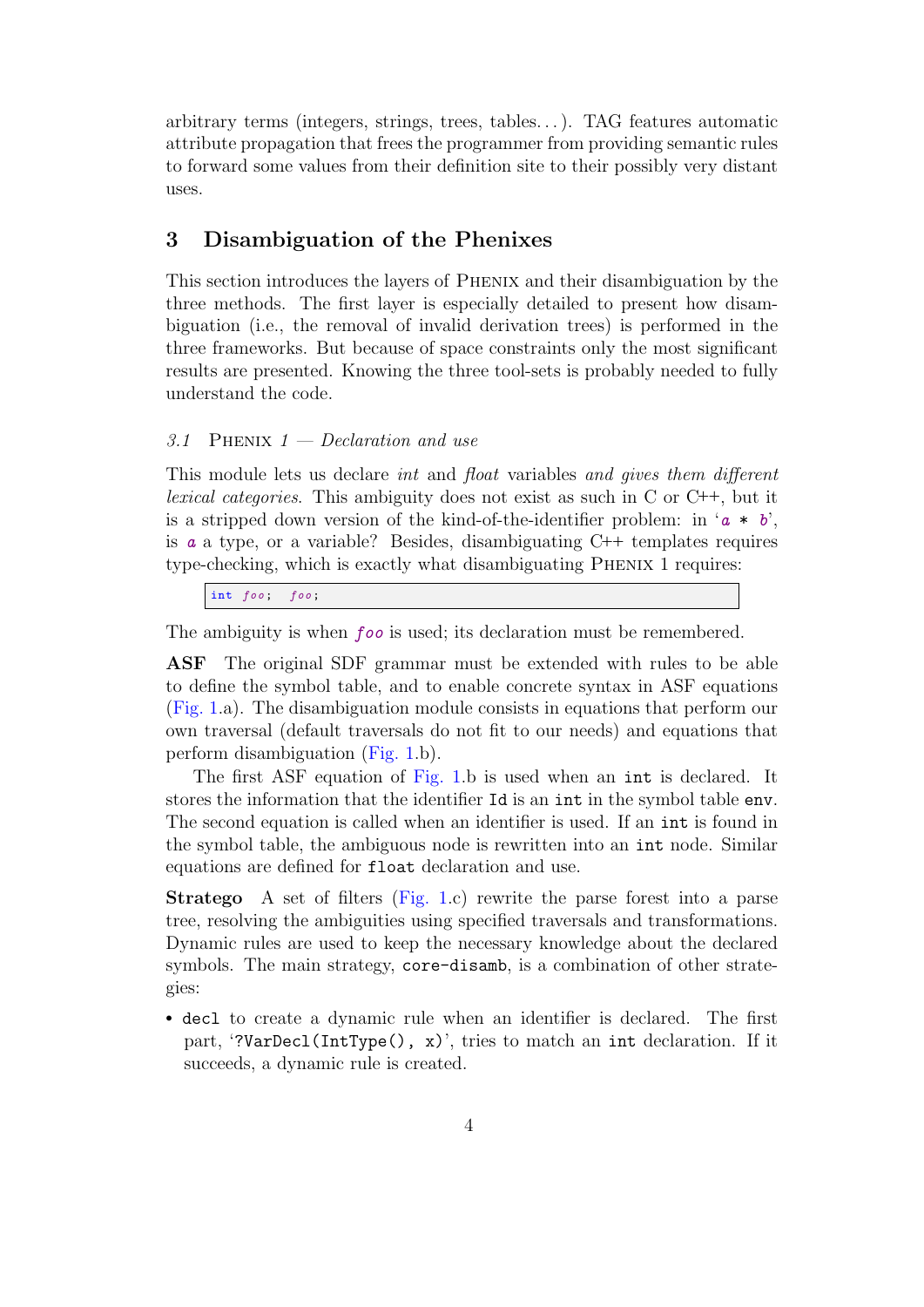```
imports
   containers/Table [Id Kind]
exports
  context-free syntax
       Table [[Id, Kind]] \rightarrow Env('int' | "float") \rightarrow Kind
   variables
      "S" [0-9\}'] * \rightarrow Stm<br>"S*" [0-9\}'] * \rightarrow Stm*"S*"[0-9\}']*"TU" [0-9\}'] * \rightarrow TypeUse<br>"TU*" [0-9\}'] * \rightarrow {TypeUs}\rightarrow {TypeUse ","}*<br>
\rightarrow Env
      " env" [0-9\}'] *
```
(a) ASF variables

```
equations
  [env-int]
    store-env (int Id;, env) = store (env, Id, int)
  [ use-int ]
    Id := Int,lookup(env, Id) == int==========================================
    disamb (amb (TU*1, Int, TU*2), env) = Int
```
(b) ASF equations

```
module core-disamb
strategies
\texttt{decl} = ? \texttt{VarDecl}(\texttt{IntType}(), x); rules (use: + amb (as) \rightarrow t where <getfirst (?IntUse(x))> as
            ⇒ t)
 core-disamb = decl < + use < + all(core-disamb)
```
(c) Stratego

```
TypeDecl Id \rightarrow Decl
  { attributes ( disamb :
    root . lr_table_syn :=
       ![(Id.string, TypeDecl.type) | root.lr_table_inh] )}
Id \longrightarrow Int{ attributes ( disamb :
    root \cdot ok := \langle 1ookup (Id . string) \rangle root . Ir\_table\_inh \Rightarrow Int() )
```
(d) TAG

<span id="page-4-0"></span>Fig. 1. Disambiguation of Phenix 1 in ASF, Stratego, and TAG.

- use the dynamic rule. Rewrite an ambiguous node, 'amb(as)', to an IntUse if one of its children is an int.
- all to apply a strategy to all the children of the current term.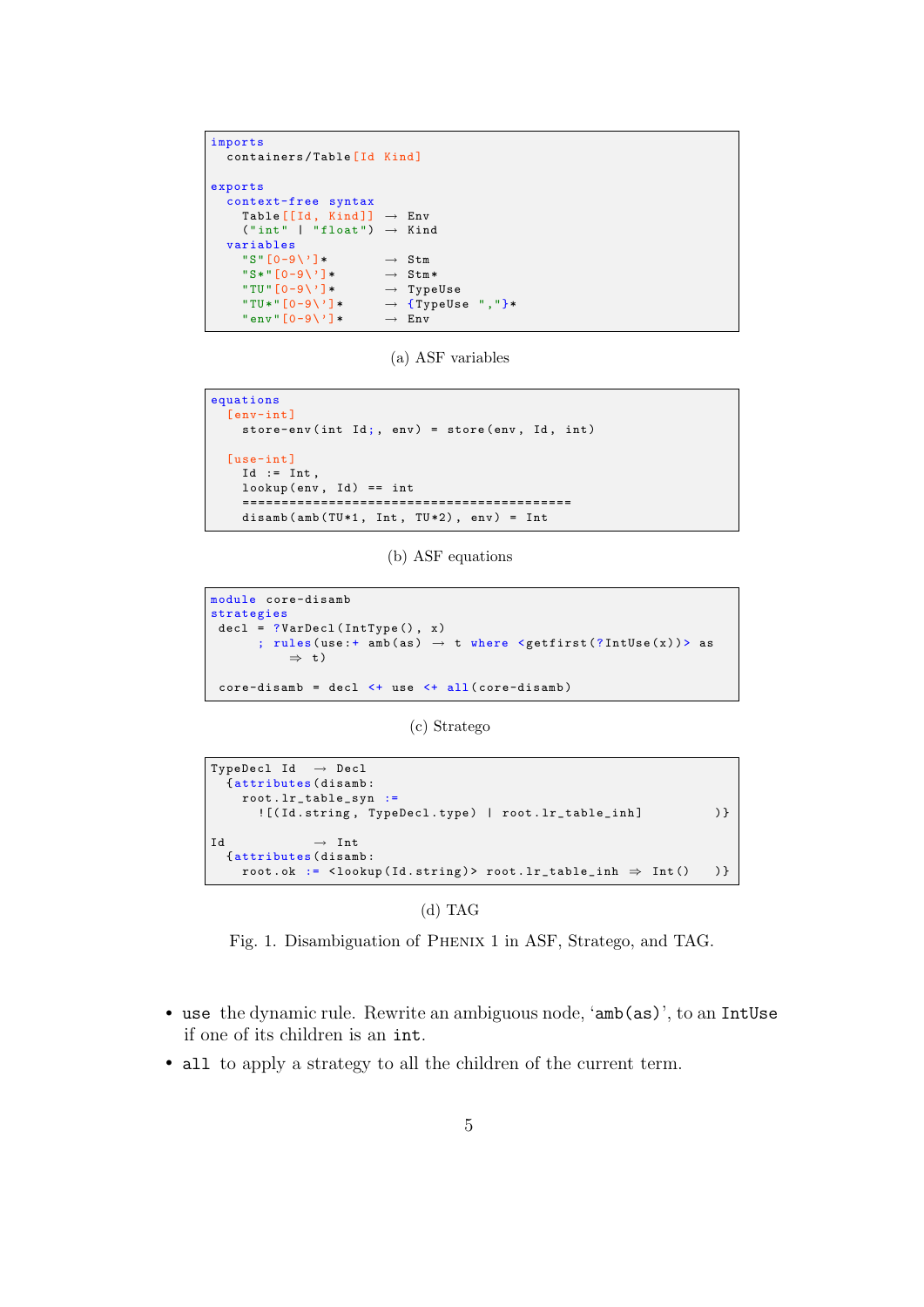Even though Stratego supports specification of patterns in the concrete syntax of the object language, this feature is not employed because Phenix is too ambiguous. Each construction should be prefixed to make it clear to which node it refers. In fact, the matching with the abstract syntax tree is simpler.

TAG Attributes are embedded in SDF using the attributes annotation. In [Fig. 1.](#page-4-0)d, a single value is computed in the **lr\_table\_syn** attribute of the root node (Decl). It adds '(Id.string, TypeDecl.type)' to the symbol table. Id.string is the identifier name and TypeDecl.type is the type of the variable. For attributes automatically propagated from left to right  $(1r<sub>-</sub>)$ , the suffixes  $(\pm \text{inh}/\text{syn})$  distinguish incoming/outgoing values. This rule adds the identifier's name to the inherited symbol table, mapped to a Type, and puts it in the synthesized table.

To filter ambiguous nodes using AGs, an attribute, ok, is used to store the validity of a node with a Boolean value. The nodes which are not ok are removed from the tree after the attribute processing is done. Thus, the disambiguation step needs to adjust the ok attributes for some nodes, depending on a symbol table, in order to prune the invalid derivations. The semantic rules of Phenix 1 require that identifiers used as integers have been declared with int; this is what asserts the second attribute rule in [Fig. 1.](#page-4-0)d. If the Id was declared as an Int, the lookup succeeds and the attribute ok is true otherwise it is false.

#### 3.2 PHENIX  $2 - \text{Scope}$

This first extension adds scoping: a variable name may denote different bindings. Declarations made in a scope must be discarded when leaving it. In the following example, the innermost use of foo is bound to the float declaration, whereas the outermost foo is an int.

int  $foo$ ; { float  $foo$ ;  $foo$ ; }  $foo$ ;

ASF To restore the previous symbol table when leaving the scope, first the disamb equation is called on the scope to get the corresponding disambiguated tree. Then the equation is called on the following nodes with the same symbol table as before the scope [\(Fig. 2.](#page-6-0)a).

Stratego Stratego's scoped dynamic rules [\[6\]](#page-14-10) are used to handle scopes [\(Fig. 2.](#page-6-0)b). If the current node is a scope, '?Scope( $)$ ', 'all(disamb)' applies disamb to all its children. The rule is scoped (with '{|' and '|}'): all dynamic rules named use created inside this strategy will be discarded at the end of the strategy.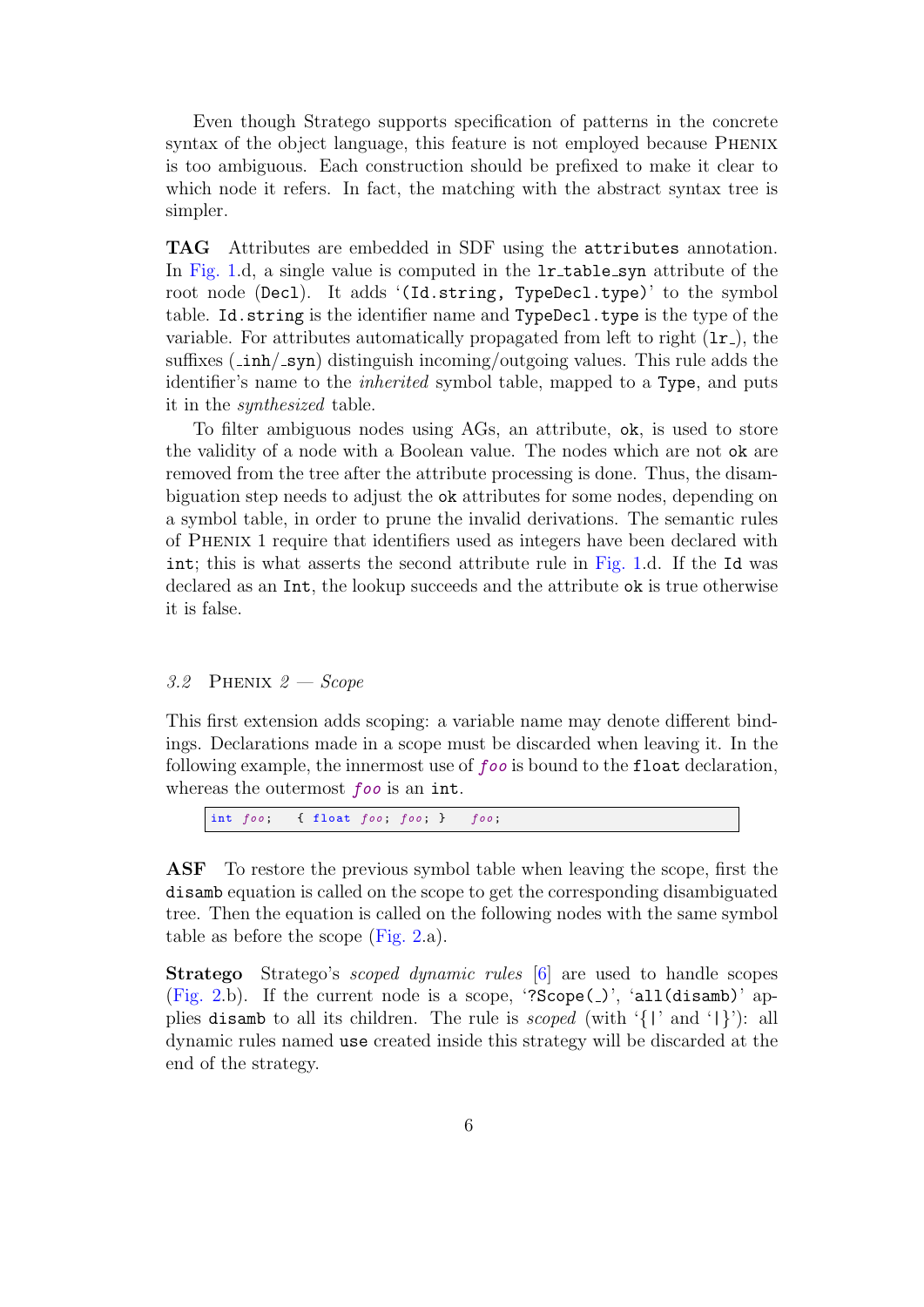```
equations
  [ scope ]
    S*1' := disamb (S*1, env)==========================================
    disamb ( { S * 1 }  } S * 2, env) = { S * 1 }  } disamb (S * 2, env)
```
(a) ASF

```
module scope-disamb
strategies enter-scope = ? Scope(_) ; {| use: all(disamb) |}
```
(b) Stratego

```
"\{" Stm + "\}" \rightarrow Stm<br>{attributes(disamb:
                                    root.lr_table_spn := 'root.lr_table_inh )}
```
(c) TAG

```
Fig. 2. Disambiguation of Phenix 2 in ASF, Stratego, and TAG.
```
TAG When leaving a scope the symbol table must be restored: the synthesized table is equal to the inherited table [\(Fig. 2.](#page-6-0)c).

## 3.3 PHENIX 3 and  $4$  — Namespace and Structure

The second extension adds namespaces (named scopes). The third extension, which adds structures, introduces the same ambiguities because all members inside a structure are static so the notation '::' can be used.

```
namespace A
{
  int foo ;
  foo ;
}
A : f \circ \circ;
```
These extensions combine the two previous problems:

- When using the notation with '::', the grammar cannot make the difference between an int and a float.
- A declaration can hide a previous one. Outside of the namespace, the prior type must be retrieved.

It also adds another ambiguity: when the parser sees something like the following example, it must not only check whether foo is an int or a float but also whether S is a namespace or a structure.

struct  $S \{ int foo; \}$ ;  $S$ : :  $f \circ o$ ;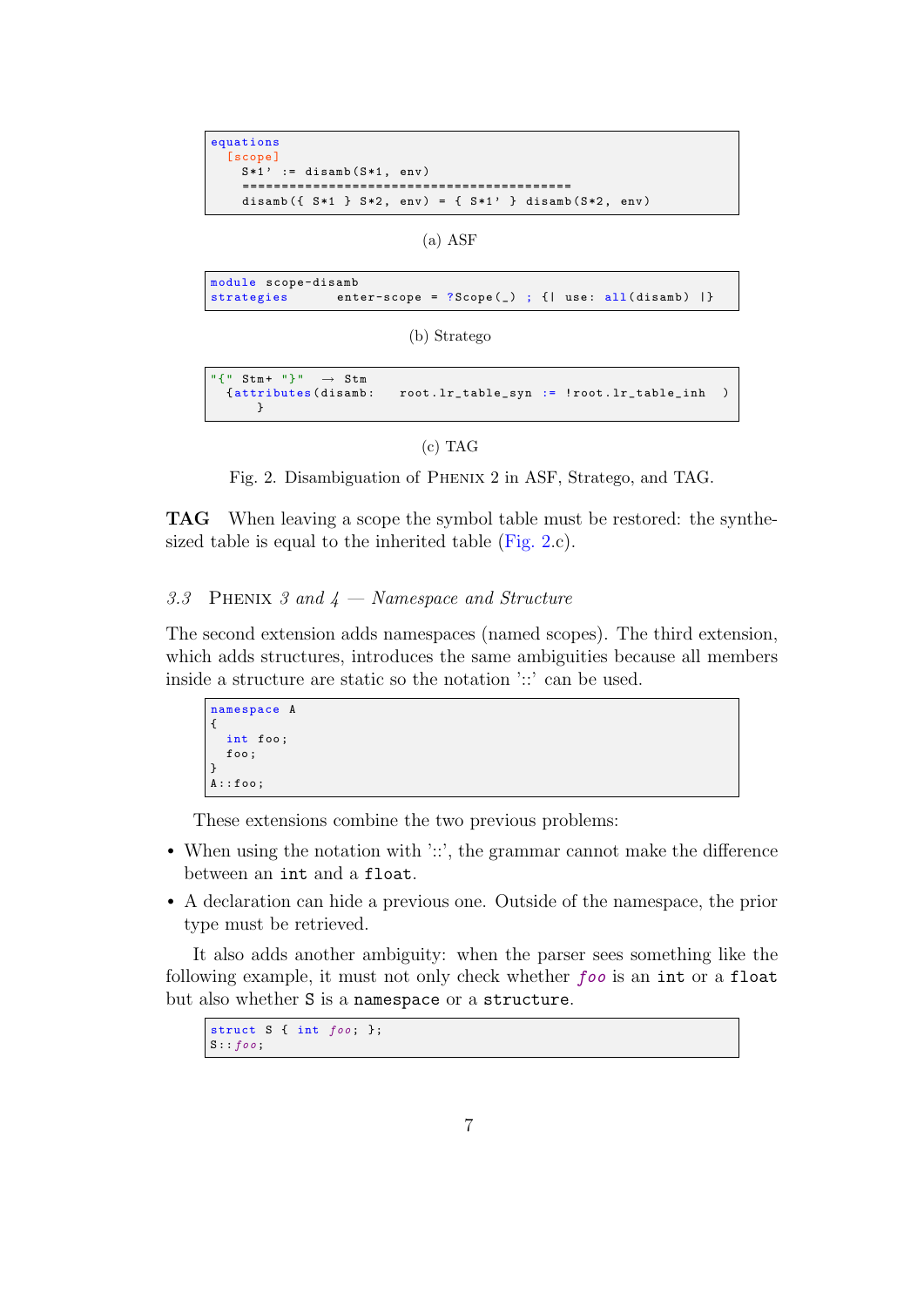```
equations
  [namespace]
    \langle S*1 \rangle, ns' env'> := disamb (S*1, Id::ns env),
    ==========================================
    disamb (namespace Id \{ S * 1 \} S * 2, ns env) =
      namespace Id { S*1' } disamb (S*2, ns env')
  [struct]
    \langle S*1', ns' env'> := disamb (S*1, Id::ns env),
    ==========================================
    disamb ( struct Id { S *1 }; S *2 , ns env ) =
       struct Id { S*1' }; disamb(S*2, ns env')
```
(a) ASF

```
module namespace-disamb
strategies
  enter-namespace (| ns ) = ? Namespace (n, _) ; all (disamb (| [ ns | n])
      )
  enter-struct (ln s) = ?Struct(n, ) ; all (disamb(| [ns | n])
      \lambda
```
(b) Stratego

```
" namespace" Id "\{" stm: Stm + "\}" \rightarrow Stm
  {attributes (disamb:<br>stm.lr_ns_inh :
                    s := ![Id.starting | root.lr_ns_inh] ) }
" struct" Id "{" stm: DeclStm * "}" \rightarrow Decl
  { attributes ( disamb :
    stm.lr_ns_inh := ![Id.string | root.lr_ns_inh] )}
```
#### <span id="page-7-0"></span>(c) TAG

Fig. 3. Disambiguation of Phenix 3&4.

ASF The current namespace name must be kept in addition to the symbol table. Unfortunately this requires to update all previous equations to reflect this change. The first equation in [Fig. 3.](#page-7-0)a appends the namespace name (Id) to the current namespace name (ns). The second equation addresses the structs.

Stratego As for ASF, this extension is very intrusive because all the previous strategies must be updated to take a term as parameter, the namespace name for disambiguation purpose. This term is updated when entering in a namespace or in a structure [\(Fig. 3.](#page-7-0)b). At the beginning of a namespace or a structure, the name (n) is concatenated with the current namespace name (ns) to obtain the new namespace name.

TAG Another attribute (called ns) is added to store the current namespace name. All the previous code must be updated to use this new attribute. When entering in a namespace, the new namespace name becomes the con-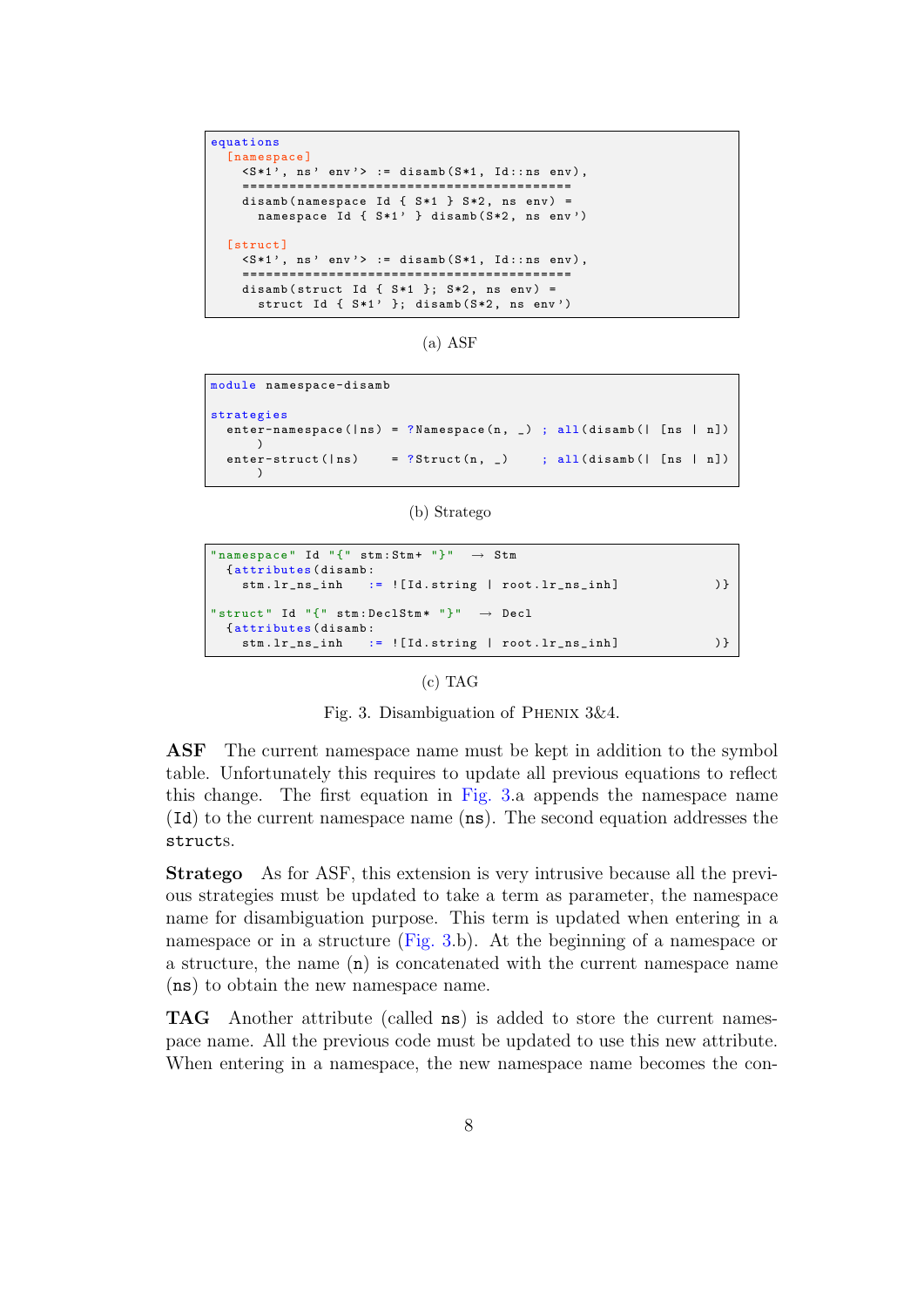```
module typedef-disamb
strategies
  typedef (|ns) = ?Typedef (type, x)
                   ; rules (get-type: + amb (as) \rightarrow (type, t)
                             where \leqgetfirst (? TypedefUse (x)) > as \Rightarrow t)
                   ; rules (use: + amb (as) \rightarrow t
                             where \leqgetfirst (? TypedefUse (x)) > as \Rightarrow t)
```
(a) Stratego

```
" typedef" td:TypeDec1 Id \rightarrow Decl
  { attributes ( disamb :
    root . lr_table_syn :=
      ![Typedef (td. lr_ns_syn, td. type) | td. lr_table_syn] )}
```
#### (b) TAG

<span id="page-8-0"></span>Fig. 4. Disambiguation of Phenix 5 in Stratego, and TAG.

catenation of the name of the new namespace (Id.string) and the current namespace name  $(root \cdot l \cdot n \cdot \text{sinh})$  [\(Fig. 3.](#page-7-0)c). This attribute is used similarly when entering a structure.

# 3.4 PHENIX  $5$  – Typedef

A Typedef declaration introduces a name that, within its scope, becomes a synonym for the given type. In order to be able to find the type of  $x$ , the disambiguation must check which type  $t$  denotes:

| typedef int $t$ ;<br>$t\,$ $x$ |  |
|--------------------------------|--|
|--------------------------------|--|

ASF From this extension, the construction requires complex traversals and complex manipulations of the structure used by the disambiguation process. The disambiguation of remaining extensions is made only with Stratego and TAG.

Stratego When a typedef is seen, two dynamic rules are created. The first one holds the type of a variable. This rule returns a tuple, the type of the variable and its name. The second rule is used when an ambiguous node is rewritten into the good sub-tree [\(Fig. 4.](#page-8-0)a).

TAG With AGs, the disambiguation process uses the symbol table to store all the information needed to disambiguate Typedef ( $Fig. 4.b$ ). The constructor 'Typedef()' is used to remember the data type. Two parameters are used to store the current namespace name (this attribute also contains the name of the variable) and the type associated to the typedef.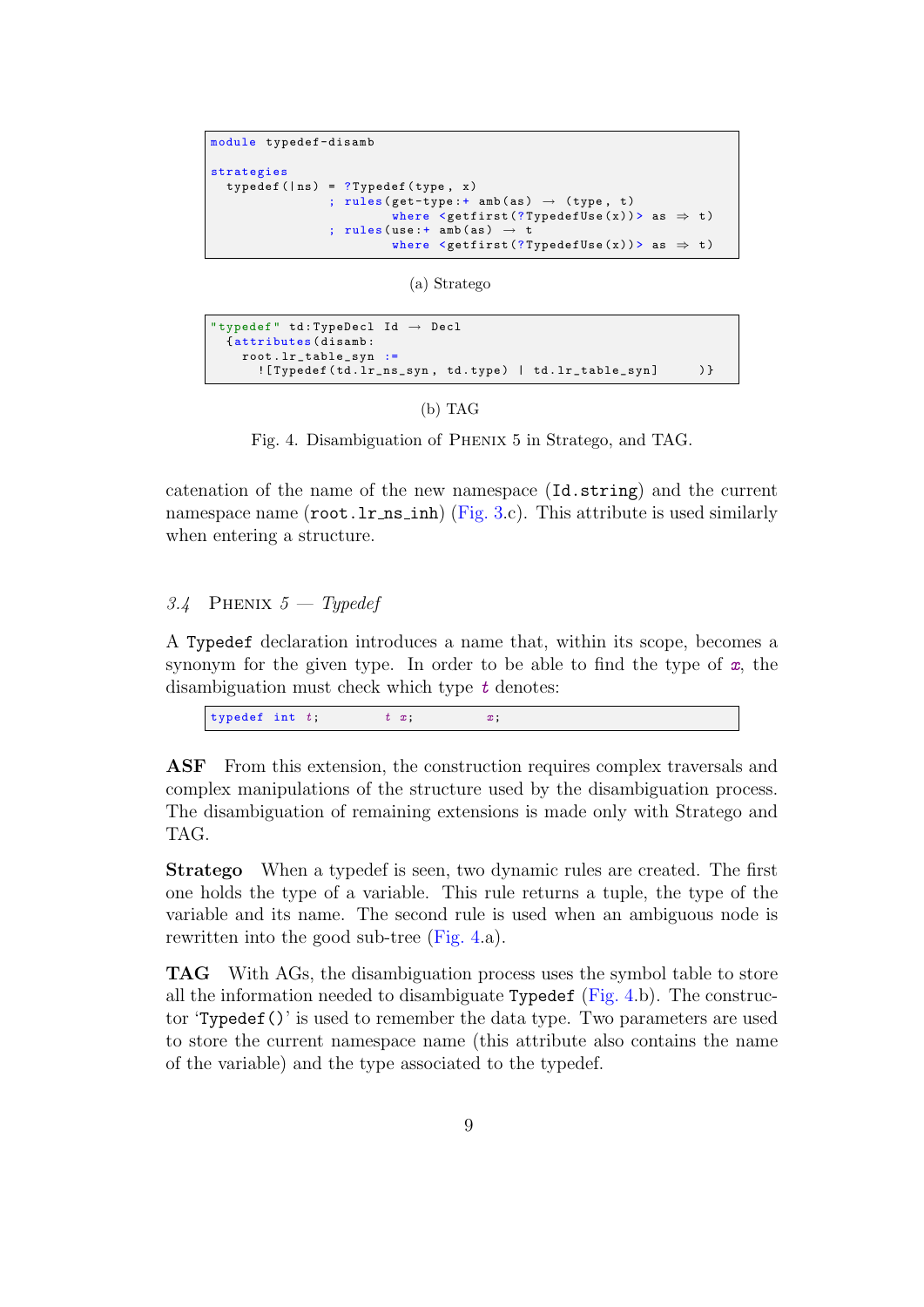```
module using-disamb
strategies
  using (|ns) = ?UsingNs(n); {| get-access :
      all (disamb(|ns))
    |}
  ; rules ( get-access := <conc > ([ ns | n], <get-access >) )
  using (|ns) = ?Using(n); {| get-access :
      all (disamb(|ns))
    ; get-type \Rightarrow (type, n)
    ; rules (use:+ amb(as) \rightarrow t where <getfirst(?type#([n]))> as \Rightarrowt)
    |}
```
(a) Stratego

```
" using " " namespace " N amespaceName "; " \rightarrow Stm
 { attributes ( disamb :
   local . access :=
     \langlelookup> (root.lr_ns_inh, root.lr_table_inh) \Rightarrow Namespace (\leq id)\rightarrow)
   ; < conc > ( NamespaceName . lr_access_ns_syn , <id >)
   root . lr_access_ns_syn :=
     <conc > ( local . access , root . lr_access_ns_inh )
   root . lr_table_syn :=
     ![( root . lr_ns_inh , Namespace ( local . access ) | root .
         lr\_table\_inh])}
"using "TypeUse ";" \rightarrow Stm
{ attributes ( disamb :
  local.type :=
     < lookup > ( TypeUse . lr_ns_syn , root . lr_table_inh )
   root . lr_table_syn :=
     ![(root.lr_ns_inh, local.type) | root.lr_table_inh]
                     )}
```
#### (b) TAG

<span id="page-9-0"></span>Fig. 5. Disambiguation of Phenix 6 in Stratego, and TAG.

#### 3.5 PHENIX  $6 - Using$  and Using namespace

This extension allows importing (parts of) a namespace into another one. In the example below, after 'using namespace A', foo and bar are reachable. After 'using  $B$ ::baz', only baz is reachable (not qux).

```
namespace A { int foo; int bar; }
namespace B { int baz; int qux; }
using namespace A;
using B:: baz;
```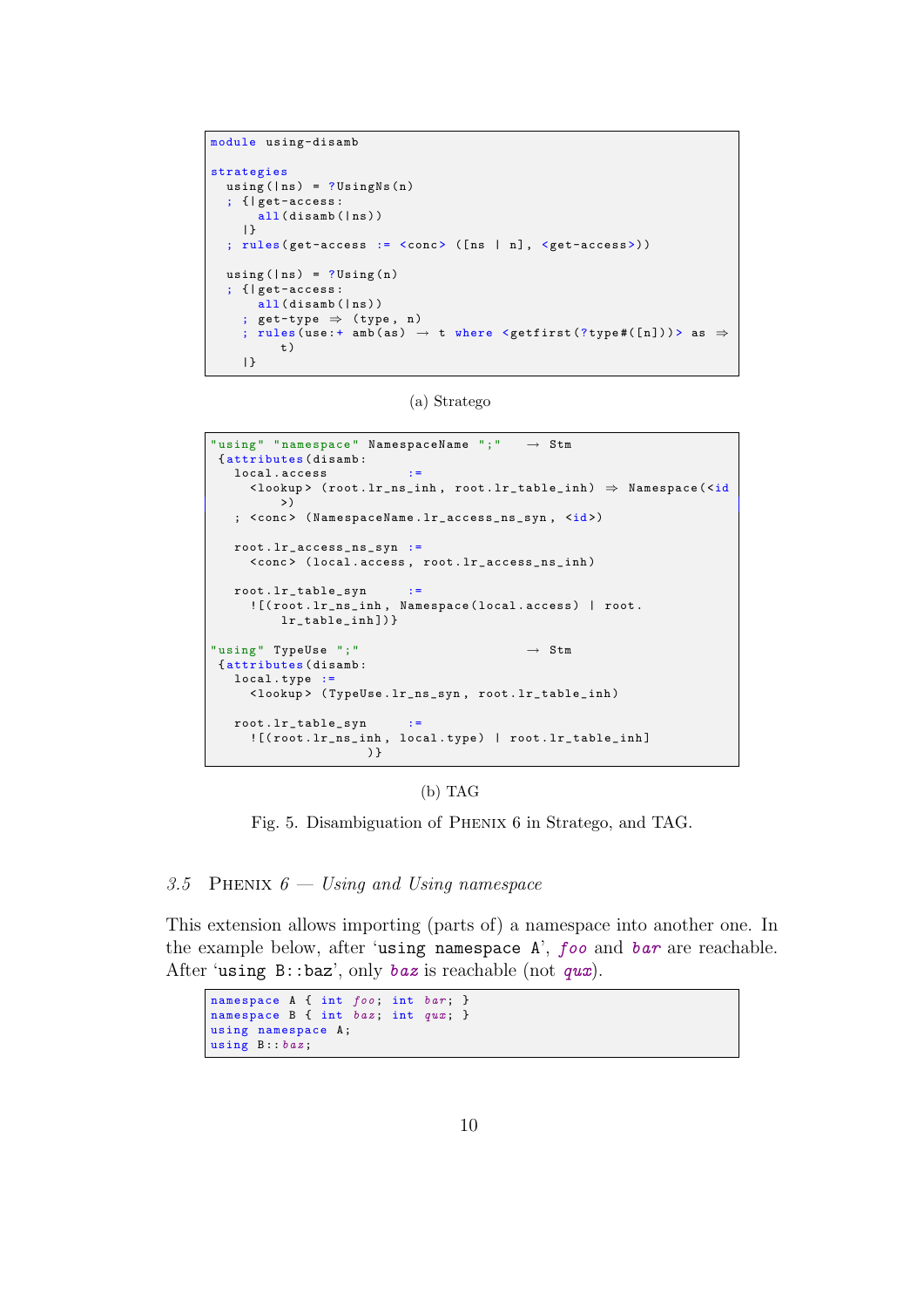**Stratego** With this extension, another dynamic rule (*get-access*) must be added to keep a list of accessible namespaces. This rule needs to be used everywhere the Stratego code uses the other dynamic rules to find the type of a variable. This extension leads to an update of all the previous code.

[Fig. 5.](#page-9-0)a (first strategy) illustrates how the get-access dynamic rule is created. First, the node inside the using namespace is disambiguated, then the dynamic rule is spawned with a new value for *get-access*. The current namespace name is added to the list of accessible namespaces.

[Fig. 5.](#page-9-0)b (second strategy) describes what the disambiguation does when a using is seen. The type of the variable inside the using is extracted thanks to the dynamic rule get-type that was previously defined.

TAG This extension is very intrusive: many changes are necessary. The attribute ns does not suffice to know whether a variable is reachable. A new attribute, access ns, stores a list of reachable namespaces. This attribute must be added and kept up-to-date in all the rules.

The first production rule in [Fig. 5.](#page-9-0)b outlines how the attribute access ns is updated and stored in the symbol table. The local attribute access extracts the current access ns from the symbol table and concatenates it with the access ns of the namespace declared in the 'using namespace'. Then the result is added to root.lr\_access\_ns\_syn, the list of reachable namespaces, and put in root.lr\_table\_syn, the symbol table.

A 'using namespace' extends the attribute adding a new reachable namespace in the list. When the disambiguation process checks if a variable is reachable, it no longer uses the ns attribute. the variable is looked up in all the namespaces in access ns.

The second production rule in [Fig. 5.](#page-9-0)b presents the disambiguation of using. The local attribute type extracts the type of the variable used in the using from the symbol table. It is then stored in the symbol table.

#### 3.6 PHENIX  $7$  – Template

This extension adds a simplified version of C++ templates with only one parameter. Template specialization is also added:

```
// S<T> is a container of elements of type T.
template (T > struct S { T x; };
S <int >:: x;
// S<float> has a special definition.
template <> struct S<float > { float x; };
S < float >:: x;
```
**Stratego** The first *template* strategy in [Fig. 6.](#page-11-0)a is used when a template declaration is seen. The rule *add-var* creates a dynamic rule in order to be able to retrieve the tree associated to the declaration. This is done because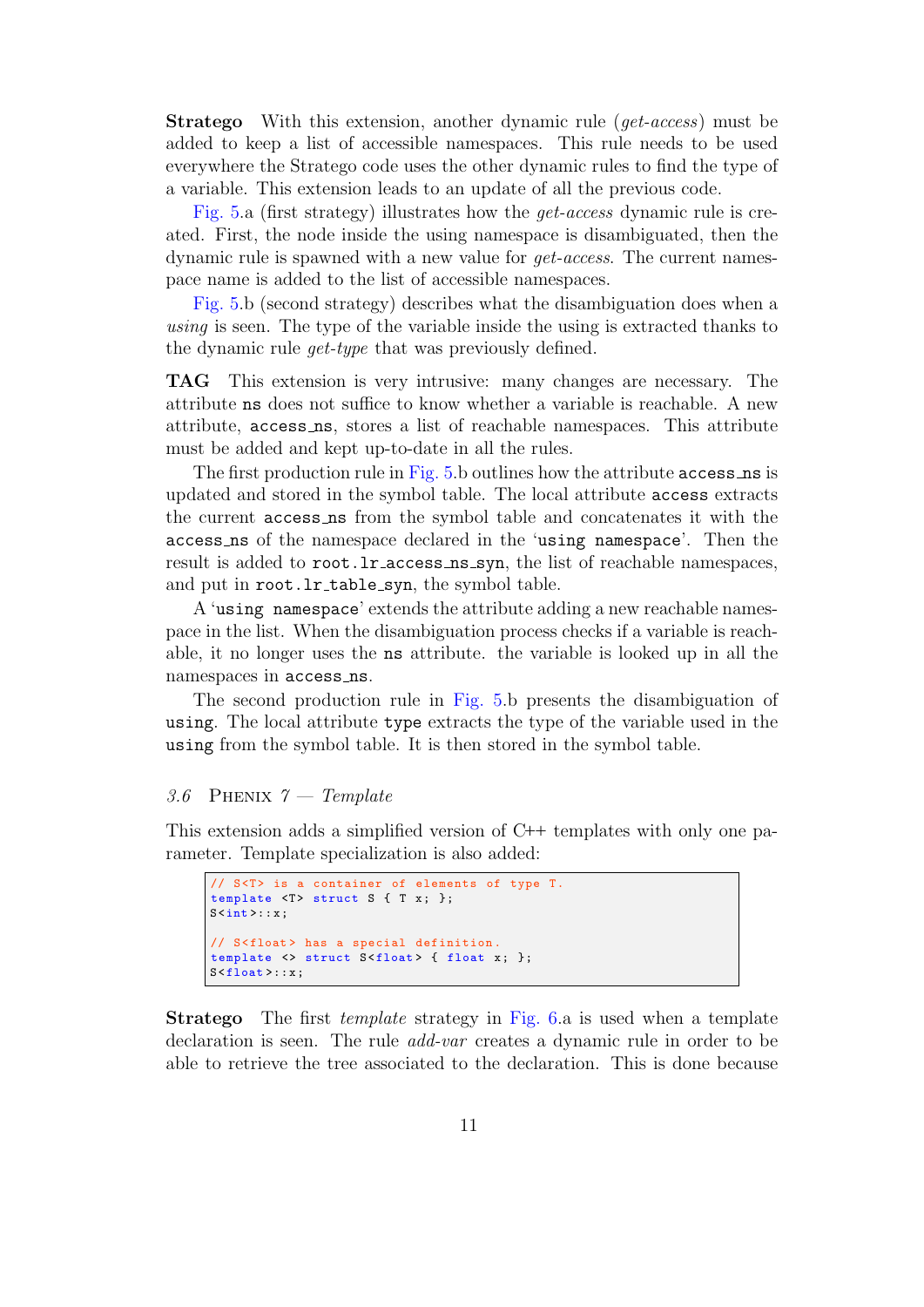```
instantiate-template =
  ? spe@Instance (tn, ptd)
; get-var ( |tn) \Rightarrow (ns, TemplateDec1 (tree)); !tree \Rightarrow Template (param, \overline{\ }, \overline{\ })
; <add-var> (param, <data-var>)
; <add-nsn> (param, TypedefType (<data-nsn>))
; < specialized-tree> (tree, ptd)
; register-specialization
  ; <remove-var > param
; <remove-nsn> param
template (| ns) = ?tree@Template (param, tn, decls); where (<add-var> (tn, TemplateDecl (tree)))
template(|ns) = \{ | get-access:\texttt{instantiate-template} \Rightarrow (ns, TemplateInst (access))
|})
```

```
(a) Stratego
```

```
"template" "<" tn:Id ">" "struct" sn:Id "{" stm:DeclStm* "}"
    Decl
 { attributes ( disamb :
  \begin{array}{lllll} \texttt{local.object\_ns} & := & \texttt{[:sn.string} & \texttt{root.lr\_ns\_inh]} \\ \texttt{local.tree} & := & \texttt{id} & \end{array}local.tree
  root . lr_table_syn := ![( NotSpecialized ( local . object_ns ) , local .
       trab)| root . lr_table_inh ]
  root.ext table := extern
                                                        )}
Id "<" TypeDecl ">" → Struct
 { attributes ( disamb :
  local . object_ns := ![ Id . bu_string | root . lr_ns_inh ]
  root . lr_table_syn :=
     < lookup > ( NotSpecialized ( local . object_ns ) , root . lr_table_inh )
  ; <set-attribute>(<id>, "disamb", "ext_table", root.lr_table_inh
       )
  ; attr-eval
                                                                             )}
```
(b) TAG

<span id="page-11-0"></span>Fig. 6. Disambiguation of Phenix 7 in Stratego, and TAG.

the disambiguation process must be delayed until all the needed information (the type of the parameter) is known.

The second *template* strategy is used when a template is instantiated. This strategy calls instantiate-template that retrieves the tree previously stored. The tree is then used to instantiate the template and creates a specialized version of this template.

TAG As the type is not fully known at the declaration site, the evaluation must be delayed until the template is instantiated, that is to say, until all the needed information (the type of the parameter) is known. The sub-tree corresponding to the template is kept in the symbol table [\(Fig. 6.](#page-11-0)b).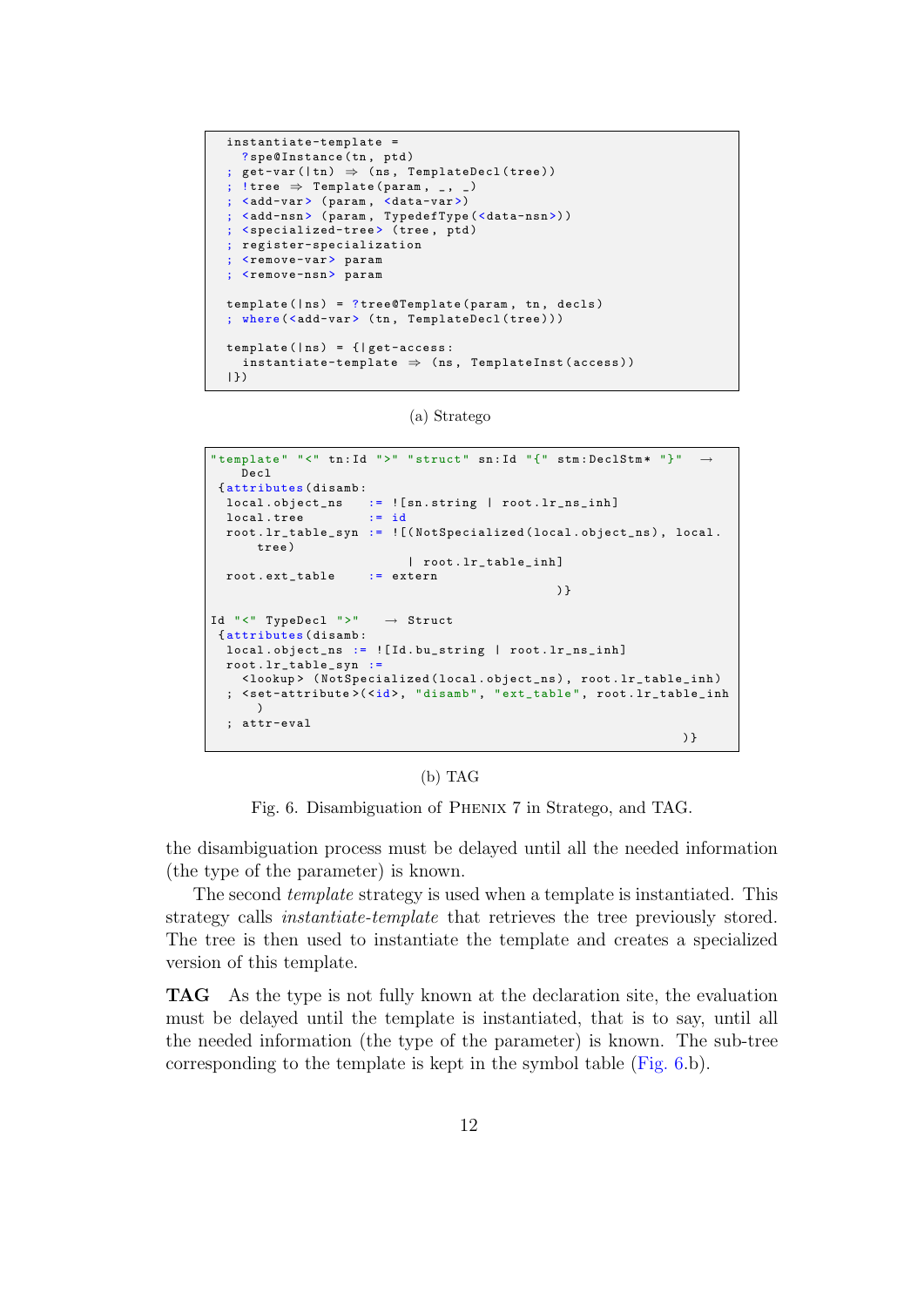When the template is instantiated, the system has enough information to disambiguate the template. The type of the parameter is added to the symbol table and then the attribute evaluator is called with the template sub-tree. The attributes are computed and the symbol table is filled with the variables corresponding to the instantiation.

# <span id="page-12-0"></span>4 Discussion

ASF provides tight coupling with concrete syntax, supports functional and algebraic specification, and a fast and scalable underlying term rewriting engine. Using equations to describe term rewriting leads to a clean formalism. Unfortunately, many equations have to be written with ASF, since the traversals must be explicitly described, intertwined with the computation itself. Every rewrite rule is potentially executable on any node, there can be hidden interactions between some equations, leading to cycles or unwanted effects. Our initial attempt to disambiguate C++ was with ASF, but it turned out to be exceedingly complex, and the approach was dropped. The CodeBoost project, which is interested in C++ program transformation, faced the same issues and moved from ASF to Stratego [\[1,](#page-13-1) Section 8].

Stratego is very expressive. Complex traversals can be expressed easily using the various combination operators and user-defined strategies. Additional flexibility comes with the concept of scoped dynamic rules, which allow to have a global context without explicitly carrying it everywhere. Scoped dynamic rules provide an excellent support for modularity: they traverse transparently unrelated nodes, and directly apply where needed. Of course, when the grammar is extended, one must be careful to make sure that the code can handle it because Stratego modules are not directly linked to the grammar.

AGs are conceptually elegant, being both declarative at the rule level and imperative at the attribute level. The rules are fairly independent from each other. AGs are naturally extended, just like the SDF grammar. Since the disambiguation code is broken down at the rule level, adding new rules tends to fit well into the existing code. Nevertheless AGs by-the-book do not support modularity: if an extension introduces new attributes, then forwarding these attributes in the rest of the grammar may require additional rules. Our TAG system solves this problem, since attributes may be propagated automatically, much like with Stratego's dynamic rules. Using Stratego in order to compute the attributes brings several good features, such as the flexibility of the ATerm format, the Stratego standard library, and more generally the expressiveness of the language.

But like the other methods, TAGs are not perfect. Separation of concerns is hard to achieve. Since the semantical rules are embedded in the grammar, the various processing (e.g., disambiguation, type-checking, etc.) are intertwined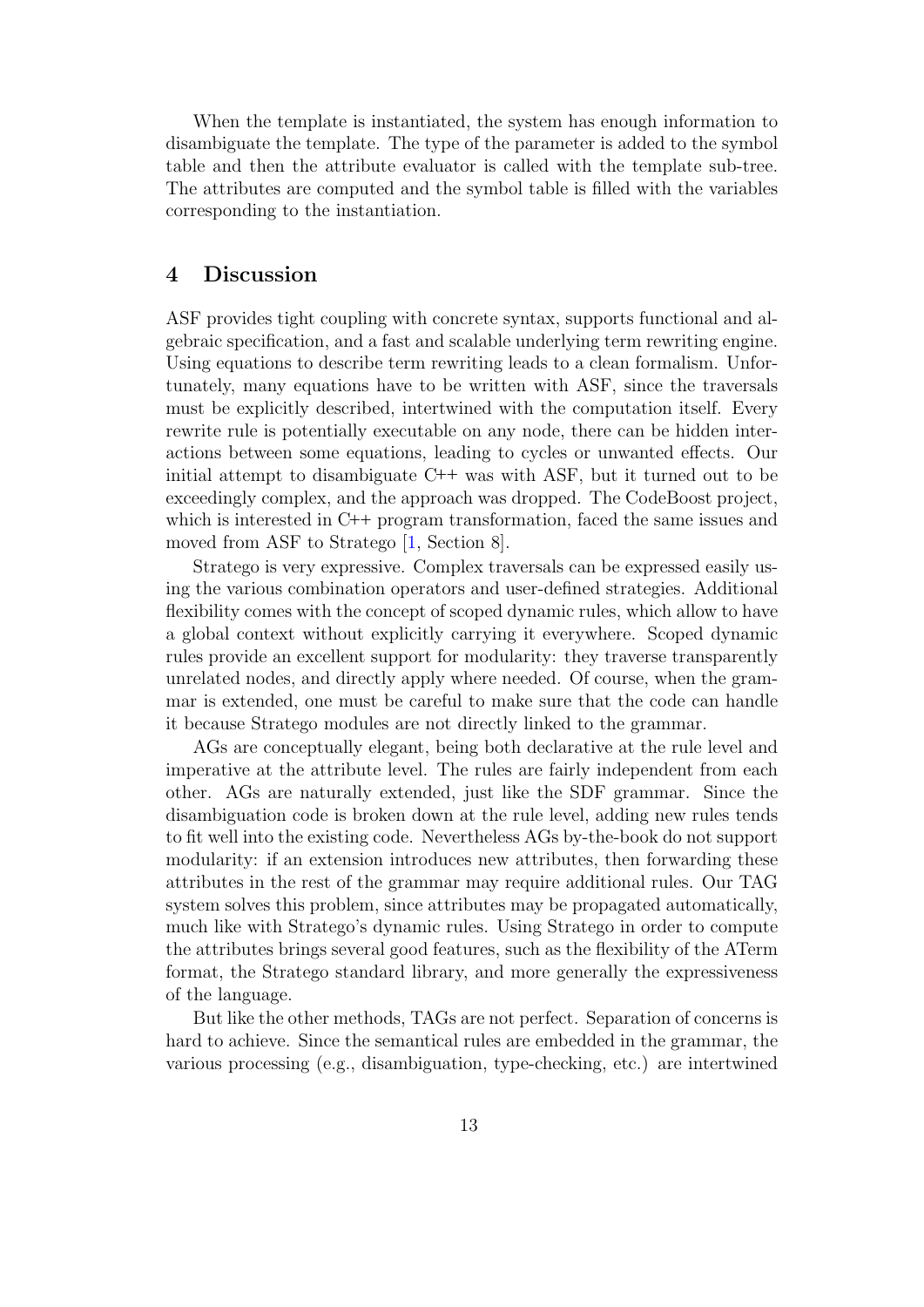in the same file. TAG provides namespaces, but this is not a full scale solution. TAGs tend to clutter the grammar. The code for the attribute computation is somewhat mixed with the rule declarations and the other annotations. When the code gets long and complicated, the grammar becomes less readable.

Yet we recommand the use of AGs to disambiguate and to type languages. The main reason people use Context-Free Grammar (CFG) grammars is because most context-sensitive grammar formalisms are complex and hard to understand, but most languages are definitely *context-sensitive* (think of typechecking). Disambiguation filters and type checkers are not just "some" program transformation filters: they belong to the very definition of the language itself. As a matter of fact, AGs, a combination of a CFG and some semantic rules, are precisely a means to define context-sensitive grammars.

# <span id="page-13-0"></span>5 Conclusion

We have presented the concept of Scanner-less Generalized LR parsing and shown why this kind of parsers requires a disambiguation step. We have introduced Phenix, our own toy language that replicates ambiguities from both C and C++ ISO standards. An ambiguous grammar that generates Phenix language has been written in SDF. We have seen how to perform semantic disambiguation on this language with three different approaches:

- Term rewriting using the ASF which is purely declarative.
- Term rewriting using the paradigm of strategies (Stratego), which is mostly imperative (with a functional flavor).
- TAG, using Stratego code to compute the attributes, are both declarative and imperative.

The modularity of these three methods has been evaluated.

Acknowledgments We thank the anonymous reviewers for their comments, Daniela Becker and Steve Frank for their proofreading. The ASF and Stratego/XT communities are very reactive and helped us whenever we needed it. Martin Bravenboer also brought invaluable help during the development of the Transformers project.

# References

<span id="page-13-1"></span>[1] Bagge, O. S., K. T. Kalleberg, M. Haveraaen and E. Visser, Design of the CodeBoost transformation system for domain-specific optimisation of  $C++$ programs, in: D. Binkley and P. Tonella, editors, Third IEEE International Workshop on Source Code Analysis and Manipulation (SCAM'03) (2003), pp. 65–74.